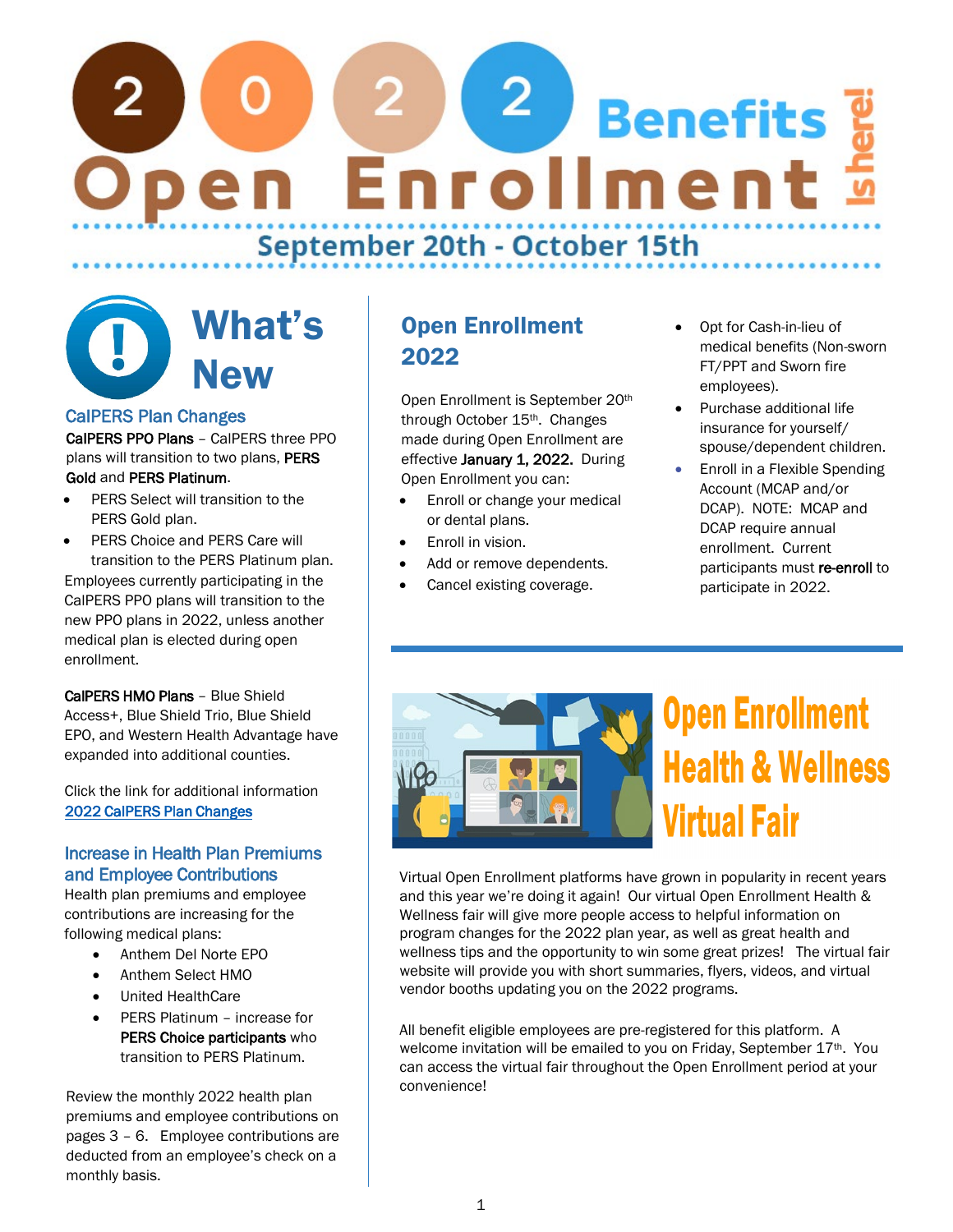## CalPERS 2022 Health Plans

Health plan availability is based on your home zip code (reflected in the City's and CalPERS systems) or work zip code and varies by county. Use the link below to verify health plans available in your area.

#### [CalPERS Health Plan Search By Zip Code](https://www.calpers.ca.gov/page/active-members/health-benefits/plans-and-rates/zip-search)

- Accept the Terms of use
- Enter your Zip Code
- Select "Public Agency/School"
- Select "Yes" or "No" to include your doctor in the search
- Click "Search"
- Review the "Basic Plans" available in your area.

#### CalPERS Health Plans Health Maintenance Organizations (HMOs)

- 1. Anthem Blue Cross Select
- 2. Anthem Blue Cross Traditional
- 3. Blue Shield Access +
- 4. Blue Shield Trio
- 5. Health Net SmartCare
- 6. Kaiser Permanente
- 7. Sharp Health Plan
- 8. United Healthcare
- 9. United Healthcare Harmony
- 10. Western Health Advantage

#### Preferred Provider Organizations (PPOs)

- 1. PERS Gold
- 2. PERS Platinum
- 3. PORAC (sworn police only)

#### [2022 Health Benefit Summary - C](https://www.calpers.ca.gov/docs/forms-publications/2022-health-benefit-summary.pdf)lick link to compare medical plans on pages 16-23.

# How to Enroll or Make Changes

Complete and submit the appropriate enrollment form(s) and required documentation to the City of Oakland Benefits Unit.

| <b>Plans</b>                              | <b>Enrollment Form (or portal)</b>            |
|-------------------------------------------|-----------------------------------------------|
| <b>Medical, Dental &amp; Vision Plans</b> | <b>Employee Benefit Record Form</b>           |
| Medical Waiver Premium-Cash-in-Lieu       | <b>Medical Waiver Premium Form</b>            |
| <b>Voluntary Life Insurance</b>           | <b>Hartford Voluntary Life Insurance Form</b> |
| <b>Flexible Spending Account</b>          | Enroll through the Navia portal at            |
| MCAP/DCAP                                 | www.naviabenefits.com                         |

Enrollment forms and required documents must be received by the Benefits Unit by October 15, 2021.

# Helpful Links

[2](https://www.calpers.ca.gov/docs/forms-publications/2022-health-benefit-summary.pdf)[022 Health Benefit Sum](https://cao-94612.s3.amazonaws.com/documents/Benefit-Contacts-and-Links.pdf)[mary](https://www.calpers.ca.gov/docs/forms-publications/2022-health-benefit-summary.pdf) [Benefit Program Con](https://www.oaklandca.gov/resources/enroll-in-employee-benefits)tacts City [Benefits Pa](https://www.calpers.ca.gov/)ge CalPERS [Health Plan Search Tool](https://www.calpers.ca.gov/page/active-members/health-benefits/plans-and-rates/zip-search)  Update your Home Address [Navia Benefits Solutions](https://www.naviabenefits.com/) 

## Where to Submit Enrollment Forms

Submit enrollment forms and required documents to the City of Oakland Benefits Unit.

- FAX: 510-238-6560
- Email: [BenefitsAdmin@oaklandca.gov](mailto:BenefitsAdmin@oaklandca.gov) Subject Line: Open Enrollment
- Mail to: City of Oakland – Benefits Unit 150 Frank H. Ogawa Plaza, 3rd Fl. Oakland, CA 94612

#### Medical Plan Reminders

- ♦ Employee Contributions Review the rate sheets to determine plan cost.
- ♦ Your Home Address Ensure your home address is updated in the City's system and CalPERS system. Follow the instructions in the link below to update your address.

[Update Your Home Address](https://cao-94612.s3.amazonaws.com/documents/How-to-Update-Your-Home-Address.pdf)

♦ Using Your Work Zip Code for Health Plan Availability - If you are enrolling in a health plan that is available in your work zip code area, but not available in your home zip code area, ensure you check the "Check box to use work zip code" box in the Health Plan section of the Employee Benefit Record form.

# Enroll in FSA via the Navia Portal

You must have an online Navia account to enroll through the Navia portal. If you have an online account, please start at step 2.

- 1. Complete the Navia online account registration at [www.naviabenefits.com](http://www.naviabenefits.com/)
	- Use company code "OKL" to register.
	- Follow the registration instructions.
- 2. Log on to the Navia Portal at: [www.naviabenefits.com](http://www.naviabenefits.com/)
- 3. Go to "My Tools" and select the "Online Enrollment" icon.
- 4. Select "enroll online now"
- 5. Make your FSA election
- 6. Submit your online enrollment



If you have questions, please email [BenefitsAdmin@oaklandca.gov](mailto:BenefitsAdmin@oaklandca.gov)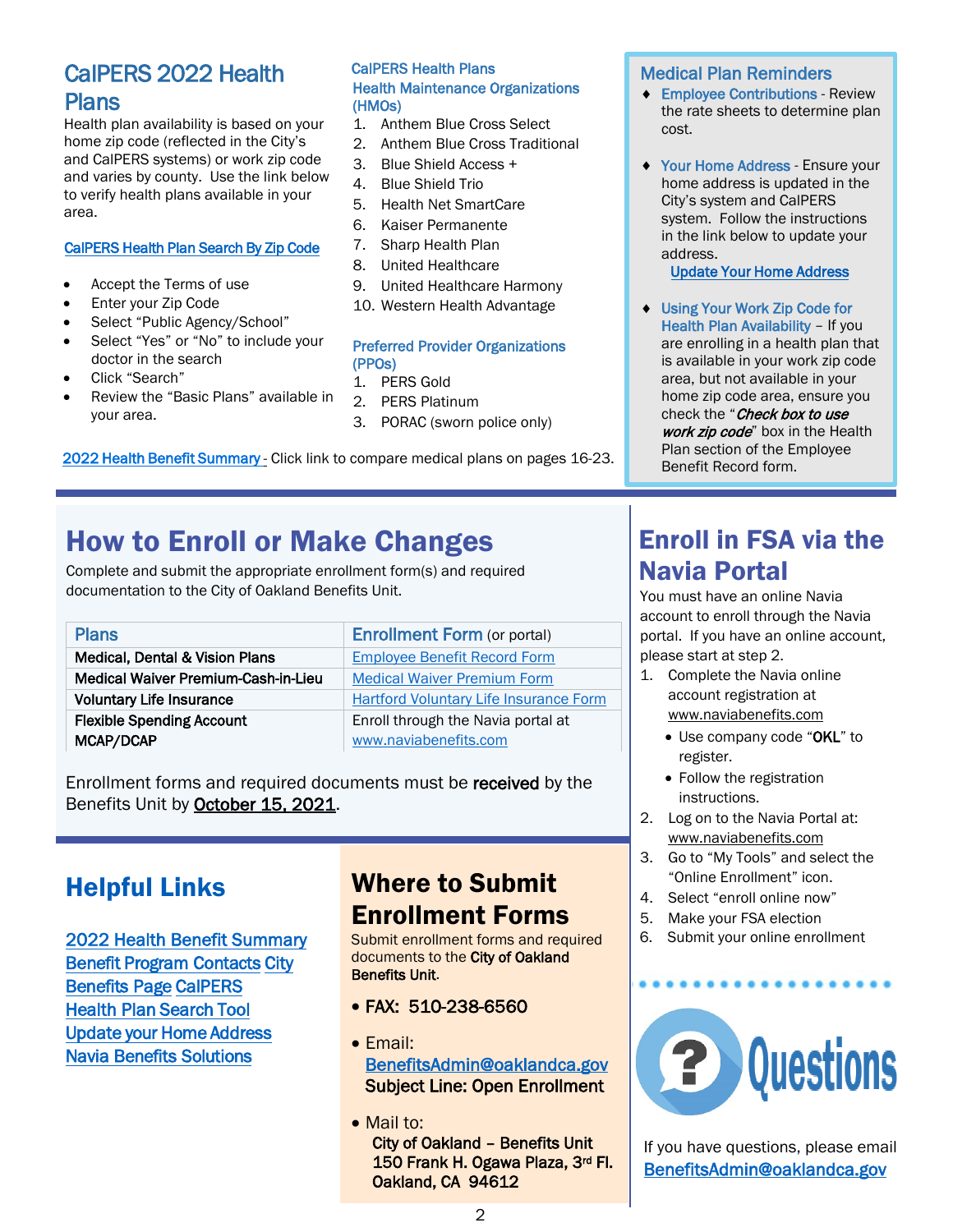## **Monthly Medical Plan Rates for Eligible Permanent Full-Time Employees Effective January 1, 2022**

### **REGION 1**

**Counties: Alameda, Alpine, Amador, Butte, Calavares, Colusa, Contra Costa, Del Norte, El Dorado, Glenn, Humbolt Lake, Lassen, Marin, Mariposa, Mendocino, Merced, Modoc, Mono, Monterey, Napa, Nevada, Placer, Plumas, Sacramento, San Benito, San Francisco, San Joaquin, San Mateo, Santa Clara, Santa Cruz, Shasta, Sierra, Siskiyou, Solano, Sonoma, Stanislaus, Sutter, Tehama, Trinity, Tuolumne, Yolo, and Yuba**

| <b>Medical Plans</b>           | <b>Monthly Premium Cost</b> |                 |                          | <b>Monthly Employee Contribution*</b> |          |                                 |  |
|--------------------------------|-----------------------------|-----------------|--------------------------|---------------------------------------|----------|---------------------------------|--|
|                                | <b>Employee Only</b>        | <b>Employee</b> | Employee<br>$+2$ or more | <b>Employee Only</b>                  | Employee | <b>Employee</b><br>$+2$ or more |  |
| Anthem EPO Del Norte           | \$1.057.01                  | \$2,114.02      | \$2,748.23               | \$199.95                              | \$399.90 | \$519.87                        |  |
| <b>Anthem Select HMO</b>       | \$1,015.81                  | \$2,031.62      | \$2.641.11               | \$158.75                              | \$317.50 | \$412.75                        |  |
| Anthem Traditional HMO         | \$1,304.00                  | \$2,608.00      | \$3,390.40               | \$446.94                              | \$893.88 | \$1,162.04                      |  |
| <b>Blue Shield Access+ HMO</b> | \$1,116.01                  | \$2,232.02      | \$2,901.63               | \$258.95                              | \$517.90 | \$673.27                        |  |
| <b>Blue Shield Trio</b>        | \$898.54                    | \$1,797.08      | \$2,336.20               | \$41.48                               | \$82.96  | \$107.84                        |  |
| Health Net SmartCare HMO       | \$1,153.00                  | \$2,306.00      | \$2,997.80               | \$295.94                              | \$591.88 | \$769.44                        |  |
| Kaiser (CA) HMO                | \$857.06                    | \$1,714.12      | \$2,228.36               | \$0.00                                | \$0.00   | \$0.00                          |  |
| <b>PERS Platinum</b>           | \$1,057.01                  | \$2,114.02      | \$2,748.23               | \$199.95                              | \$399.90 | \$519.87                        |  |
| <b>PERS Gold</b>               | \$701.23                    | \$1,402.46      | \$1,823.20               | \$0.00                                | \$0.00   | \$0.00                          |  |
| PORAC (POLICE ONLY)            | \$799.00                    | \$1,725.00      | \$2,219.00               | \$0.00                                | \$10.88  | \$0.00                          |  |
| United HealthCare HMO          | \$1,020.28                  | \$2,040.56      | \$2,652.73               | \$163.22                              | \$326.44 | \$424.37                        |  |
| Western Health Advantage       | \$741.26                    | \$1,482.52      | \$1,927.28               | \$0.00                                | \$0.00   | \$0.00                          |  |

| <b>REGION 2</b><br>Fresno, Imperial, Inyo, Kern, Kings, Madera, Orange, San Diego, San Luis Obispo, Santa Barbara, Tulare, and Ventura |                      |                             |                                |                      |                                       |                                 |  |  |
|----------------------------------------------------------------------------------------------------------------------------------------|----------------------|-----------------------------|--------------------------------|----------------------|---------------------------------------|---------------------------------|--|--|
|                                                                                                                                        |                      | <b>Monthly Premium Cost</b> |                                |                      | <b>Monthly Employee Contribution*</b> |                                 |  |  |
| <b>Medical Plans</b>                                                                                                                   | <b>Employee Only</b> | <b>Employee</b>             | <b>Employee</b><br>+ 2 or more | <b>Employee Only</b> | <b>Employee</b>                       | <b>Employee</b><br>$+2$ or more |  |  |
| Anthem Select HMO                                                                                                                      | \$712.43             | \$1,424.86                  | \$1,852.32                     | \$0.00               | \$0.00                                | \$0.00                          |  |  |
| <b>Anthem Traditional HMO</b>                                                                                                          | \$1,007.13           | \$2,014.26                  | \$2,618.54                     | \$150.07             | \$300.14                              | \$390.18                        |  |  |
| Blue Shield Access+ HMO                                                                                                                | \$900.22             | \$1,800.44                  | \$2,340.57                     | \$43.16              | \$86.32                               | \$112.21                        |  |  |
| <b>Blue Shield Trio</b>                                                                                                                | \$742.70             | \$1,485.40                  | \$1,931.02                     | \$0.00               | \$0.00                                | \$0.00                          |  |  |
| Health Net Salud y Mas                                                                                                                 | \$548.26             | \$1,096.52                  | \$1,425.48                     | \$0.00               | \$0.00                                | \$0.00                          |  |  |
| Health Net SmartCare HMO                                                                                                               | \$845.69             | \$1,691.38                  | \$2,198.79                     | \$0.00               | \$0.00                                | \$0.00                          |  |  |
| Kaiser (CA) HMO                                                                                                                        | \$706.02             | \$1,412.04                  | \$1,835.65                     | \$0.00               | \$0.00                                | \$0.00                          |  |  |
| <b>PERS Platinum</b>                                                                                                                   | \$882.18             | \$1,764.36                  | \$2,293.67                     | \$25.12              | \$50.24                               | \$65.31                         |  |  |
| <b>PERS Gold</b>                                                                                                                       | \$587.78             | \$1,175.56                  | \$1,528.23                     | \$0.00               | \$0.00                                | \$0.00                          |  |  |
| PORAC (POLICE ONLY)                                                                                                                    | \$775.00             | \$1,550.00                  | \$2,010.00                     | \$0.00               | \$0.00                                | \$0.00                          |  |  |
| Sharp                                                                                                                                  | \$699.21             | \$1,398.42                  | \$1,817.95                     | \$0.00               | \$0.00                                | \$0.00                          |  |  |
| United HealthCare HMO                                                                                                                  | \$775.09             | \$1,550.18                  | \$2,015.23                     | \$0.00               | \$0.00                                | \$0.00                          |  |  |
| United HealthCare Harmony HMO                                                                                                          | \$782.74             | \$1,565.48                  | \$2,035.12                     | \$0.00               | \$0.00                                | \$0.00                          |  |  |

\***Sworn Fire** employees pay an additional \$5.00 per pay period contribution for all plans.

**\*\*\*IMPORTANT NOTE - You must verify the plan is available in your home or work zip code area.\*\*\***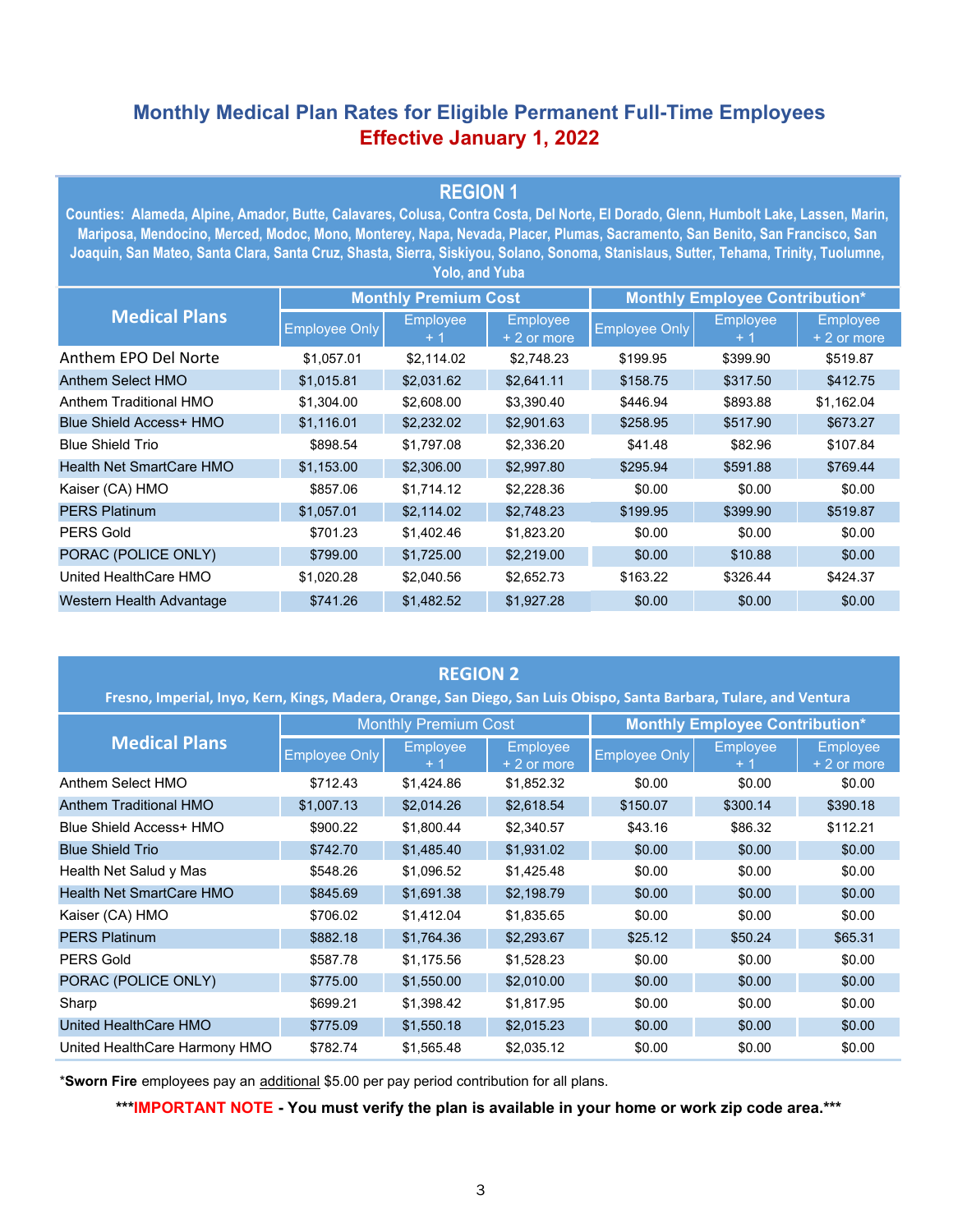## **Monthly Medical Plan Rates for Eligible Permanent Full-Time Employees Effective January 1, 2022**

| <b>REGION 3</b><br>Los Angeles, Riverside, San Berardino |                             |                         |                                |                                        |                  |                         |  |  |
|----------------------------------------------------------|-----------------------------|-------------------------|--------------------------------|----------------------------------------|------------------|-------------------------|--|--|
|                                                          | <b>Monthly Premium Cost</b> |                         |                                | <b>Monthly Emplooyee Contribution*</b> |                  |                         |  |  |
| <b>Medical Plans</b>                                     | <b>Employee</b><br>Only     | <b>Employee</b><br>$+1$ | <b>Employee</b><br>+ 2 or more | <b>Employee</b><br>Only                | Employee<br>$+1$ | Employee<br>+ 2 or more |  |  |
| Anthem Select HMO                                        | \$676.48                    | \$1,352.96              | \$1,758.85                     | \$0.00                                 | \$0.00           | \$0.00                  |  |  |
| Anthem Traditional HMO                                   | \$935.57                    | \$1,871.14              | \$2,432.48                     | \$78.51                                | \$157.02         | \$204.12                |  |  |
| Blue Shield Access+ HMO                                  | \$779.87                    | \$1,559.74              | \$2,027.66                     | \$0.00                                 | \$0.00           | \$0.00                  |  |  |
| <b>Blue Shield Trio</b>                                  | \$668.13                    | \$1,336.26              | \$1,737.14                     | \$0.00                                 | \$0.00           | \$0.00                  |  |  |
| Health Net Salud y Mas                                   | \$463.87                    | \$927.74                | \$1,206.06                     | \$0.00                                 | \$0.00           | \$0.00                  |  |  |
| <b>Health Net SmartCare HMO</b>                          | \$764.96                    | \$1,529.92              | \$1,988.90                     | \$0.00                                 | \$0.00           | \$0.00                  |  |  |
| Kaiser (CA) HMO                                          | \$719.78                    | \$1,439.56              | \$1,871.43                     | \$0.00                                 | \$0.00           | \$0.00                  |  |  |
| <b>PERS Platinum</b>                                     | \$863.37                    | \$1,726.74              | \$2,244.76                     | \$6.31                                 | \$12.62          | \$16.40                 |  |  |
| <b>PERS Gold</b>                                         | \$575.56                    | \$1,151.12              | \$1,496.46                     | \$0.00                                 | \$0.00           | \$0.00                  |  |  |
| PORAC (POLICE ONLY)                                      | \$775.00                    | \$1,475.00              | \$1,894.00                     | \$0.00                                 | \$0.00           | \$0.00                  |  |  |
| United HealthCare HMO                                    | \$771.85                    | \$1,543.70              | \$2,006.81                     | \$0.00                                 | \$0.00           | \$0.00                  |  |  |
| United HealthCare Harmony HMO                            | \$714.28                    | \$1,428.56              | \$1,857.13                     | \$0.00                                 | \$0.00           | \$0.00                  |  |  |

| <b>REGION - OUT OF STATE</b> |                         |                                                                |                                 |                         |                         |                         |  |  |
|------------------------------|-------------------------|----------------------------------------------------------------|---------------------------------|-------------------------|-------------------------|-------------------------|--|--|
|                              |                         | <b>Monthly Premium Cost</b><br>Monthly Emplooyee Contribution* |                                 |                         |                         |                         |  |  |
| <b>Medical Plans</b>         | <b>Employee</b><br>Only | <b>Employee</b><br>$+1$                                        | <b>Employee</b><br>$+2$ or more | <b>Employee</b><br>Only | <b>Employee</b><br>$+1$ | Employee<br>+ 2 or more |  |  |
| Kaiser Out of State          | \$1,138.95              | \$2,277.90                                                     | \$2,961.27                      | \$281.89                | \$563.78                | \$732.91                |  |  |
| <b>PERS Platinum</b>         | \$847.71                | \$1,695.42                                                     | \$2,204.05                      | \$0.00                  | \$0.00                  | \$0.00                  |  |  |
| PORAC (POLICE ONLY)          | \$899.00                | \$1,899.00                                                     | \$2,223.00                      | \$41.94                 | \$184.88                | \$0.00                  |  |  |

\***Sworn Fire** employees pay an additional \$5.00 per pay period contribution for all plans.

**\*\*\*IMPORTANT NOTE - You must verify the plan is available in your home or work zip code area.\*\*\***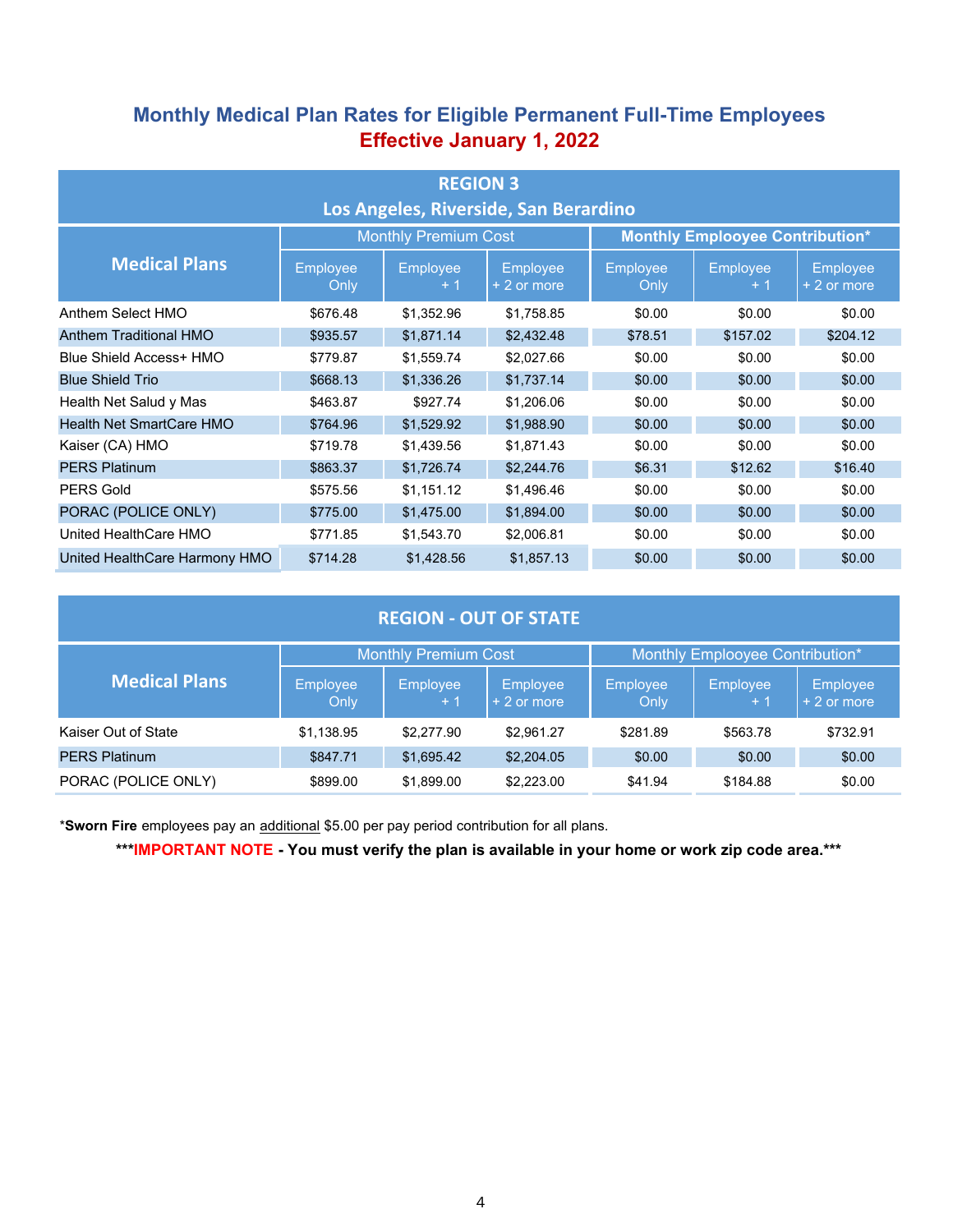## **Monthly Medical Plan Rates for Eligible Permanent Part-Time Employees Effective January 1, 2022**

## **REGION 1**

**Counties: Alameda, Alpine, Amador, Butte, Calavares, Colusa, Contra Costa, Del Norte, El Dorado, Glenn, Humbolt Lake, Lassen, Marin, Mariposa, Mendocino, Merced, Modoc, Mono, Monterey, Napa, Nevada, Placer, Plumas, Sacramento, San Benito, San Francisco, San Joaquin, San Mateo, Santa Clara, Santa Cruz, Shasta, Sierra, Siskiyou, Solano, Sonoma, Stanislaus, Sutter, Tehama, Trinity, Tuolumne, Yolo, and Yuba**

| <b>Medical Plans</b>           | <b>Monthly Premium Cost</b> |                  |                         | <b>Monthly Employee Contribution</b> |                        |                         |  |
|--------------------------------|-----------------------------|------------------|-------------------------|--------------------------------------|------------------------|-------------------------|--|
|                                | <b>Employee Only</b>        | Employee<br>$+1$ | Employee<br>+ 2 or more | <b>Employee Only</b>                 | <b>Employee</b><br>+ 1 | Employee<br>+ 2 or more |  |
| Anthem EPO Del Norte           | \$1,057.01                  | \$2.114.02       | \$2,748.23              | \$414.21                             | \$828.43               | \$1,076.96              |  |
| Anthem Select HMO              | \$1,015.81                  | \$2,031.62       | \$2,641.11              | \$373.01                             | \$746.03               | \$969.84                |  |
| Anthem Traditional HMO         | \$1,304.00                  | \$2,608.00       | \$3,390.40              | \$661.20                             | \$1,322.41             | \$1,719.13              |  |
| <b>Blue Shield Access+ HMO</b> | \$1,116.01                  | \$2,232.02       | \$2,901.63              | \$473.21                             | \$946.43               | \$1,230.36              |  |
| <b>Blue Shield Trio</b>        | \$898.54                    | \$1,797.08       | \$2,336.20              | \$255.74                             | \$511.49               | \$664.93                |  |
| Health Net SmartCare HMO       | \$1,153.00                  | \$2,306.00       | \$2,997.80              | \$510.20                             | \$1.020.41             | \$1,326.53              |  |
| Kaiser (CA) HMO                | \$857.06                    | \$1,714.12       | \$2,228.36              | \$214.26                             | \$428.53               | \$557.09                |  |
| <b>PERS Platinum</b>           | \$1,057.01                  | \$2,114.02       | \$2,748.23              | \$414.21                             | \$828.43               | \$1,076.96              |  |
| <b>PERS Gold</b>               | \$701.23                    | \$1,402.46       | \$1,823.20              | \$58.43                              | \$116.87               | \$151.93                |  |
| United HealthCare HMO          | \$1,020.28                  | \$2,040.56       | \$2,652.73              | \$377.48                             | \$754.97               | \$981.46                |  |
| Western Health Advantage       | \$741.26                    | \$1,482.52       | \$1,927.28              | \$98.46                              | \$196.93               | \$256.01                |  |

#### **REGION 2**

**Fresno, Imperial, Inyo, Kern, Kings, Madera, Orange, San Diego, San Luis Obispo, Santa Barbara, Tulare, and Ventura**

| <b>Medical Plans</b>            |                      | <b>Monthly Premium Cost</b> | <b>Monthly Employee Contribution</b> |                      |                  |                          |
|---------------------------------|----------------------|-----------------------------|--------------------------------------|----------------------|------------------|--------------------------|
|                                 | <b>Employee Only</b> | Employee                    | <b>Employee</b><br>+ 2 or more       | <b>Employee Only</b> | Employee<br>$+1$ | Employee<br>$+2$ or more |
| Anthem Select HMO               | \$712.43             | \$1,424.86                  | \$1,852.32                           | \$69.63              | \$139.27         | \$181.05                 |
| Anthem Traditional HMO          | \$1,007.13           | \$2,014.26                  | \$2,618.54                           | \$364.33             | \$728.67         | \$947.27                 |
| <b>Blue Shield Access+ HMO</b>  | \$900.22             | \$1,800.44                  | \$2,340.57                           | \$257.42             | \$514.85         | \$669.30                 |
| <b>Blue Shield Trio</b>         | \$742.70             | \$1,485.40                  | \$1,931.02                           | \$99.90              | \$199.81         | \$259.75                 |
| Health Net Salud y Mas          | \$548.26             | \$1,096.52                  | \$1,425.48                           | \$0.00               | \$0.00           | \$0.00                   |
| <b>Health Net SmartCare HMO</b> | \$845.69             | \$1,691.38                  | \$2,198.79                           | \$202.89             | \$405.79         | \$527.52                 |
| Kaiser (CA) HMO                 | \$706.02             | \$1,412.04                  | \$1,835.65                           | \$63.22              | \$126.45         | \$164.38                 |
| <b>PERS Platinum</b>            | \$882.18             | \$1,764.36                  | \$2,293.67                           | \$239.38             | \$478.77         | \$622.40                 |
| <b>PERS Gold</b>                | \$587.78             | \$1,175.56                  | \$1,528.23                           | \$0.00               | \$0.00           | \$0.00                   |
| Sharp                           | \$699.21             | \$1,398.42                  | \$1,817.95                           | \$56.41              | \$112.83         | \$146.68                 |
| United HealthCare HMO           | \$775.09             | \$1,550.18                  | \$2,015.23                           | \$132.29             | \$264.59         | \$343.96                 |
| United HealthCare Harmony HMO   | \$782.74             | \$1,565.48                  | \$2,035.12                           | \$139.94             | \$279.89         | \$363.85                 |

**\*\*\*IMPORTANT NOTE - You must verify the plan is available in your home or work zip code area.\*\*\***